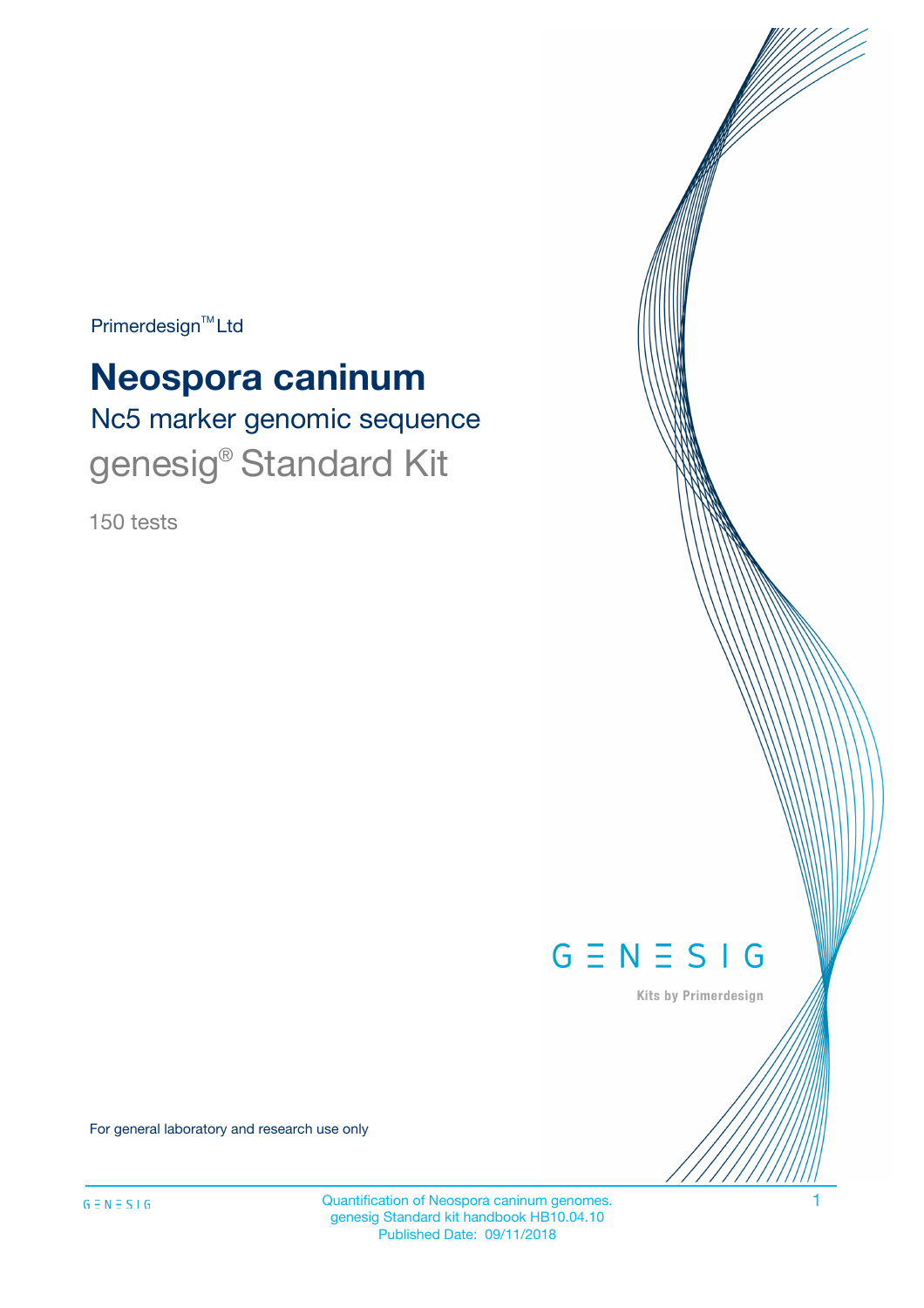## Introduction to Neospora caninum

Neospora caninum is a protozoan, coccidian parasite of the Sarcocystidae family. It primarily infects dogs and cattle but is also associated with sheep, goats, deer and horses. It is the causative agent of neosporosis world wide and shows strong similarity to T.gondii, although it is antigenically distinct. It has a DNA genome of approximately 3.5 Mb and the tachyzoites are 2-6 μM in length with a pointed anterior end and rounded posterior end.

Transmission occurs in a cycle between dogs (the definitive host) and mainly cattle (intermediate host). Dogs pass the N. caninum oocysts in their faeces which are ingested by cattle grazing on land on which dogs have had contact. Ingestion of infected placental tissue or infected carcasses by dogs continues the cycle. Transplacental transmission also occurs in dogs and sheep which can lead to abortion, premature birth or birth of an animal with a persistent infection. The life cycle of N. caninum is not well understood but it cycles through tachyzoite, bradyzoite, oocyst, sporocyst and sporozoite stages. The rapidly replicating tachyzoite stage has been described in many tissue types as the disease spreads, although latent stage bradyzoites have only been observed in thick-walled tissue cysts in the central nervous system and the eye. Stimulation of the host immune system leads to transformation of the tachyzoites to bradyzoites which can persist in the tissue cysts.

Neospora caninum is an important cause of spontaneous abortion and infertility in cattle, with a reduction in milk production also observed in adult dairy cows, possibly as a result of previous abortion. In a non-pregnant animal, infection results in seroconversion and persistent infection. It may lead to abortion, premature birth or birth of brain damaged or weak calves depending on the stage of gestation at which the calf becomes infected. Dogs show signs of rigid hyperextension, forelimb ataxia, head tremors, myocarditis and pneumonia. The disease can prove fatal in young puppies often with several litter mates being affected. It can cause neurological signs, especially in congenitally infected puppies, where it can form cysts in the central nervous system.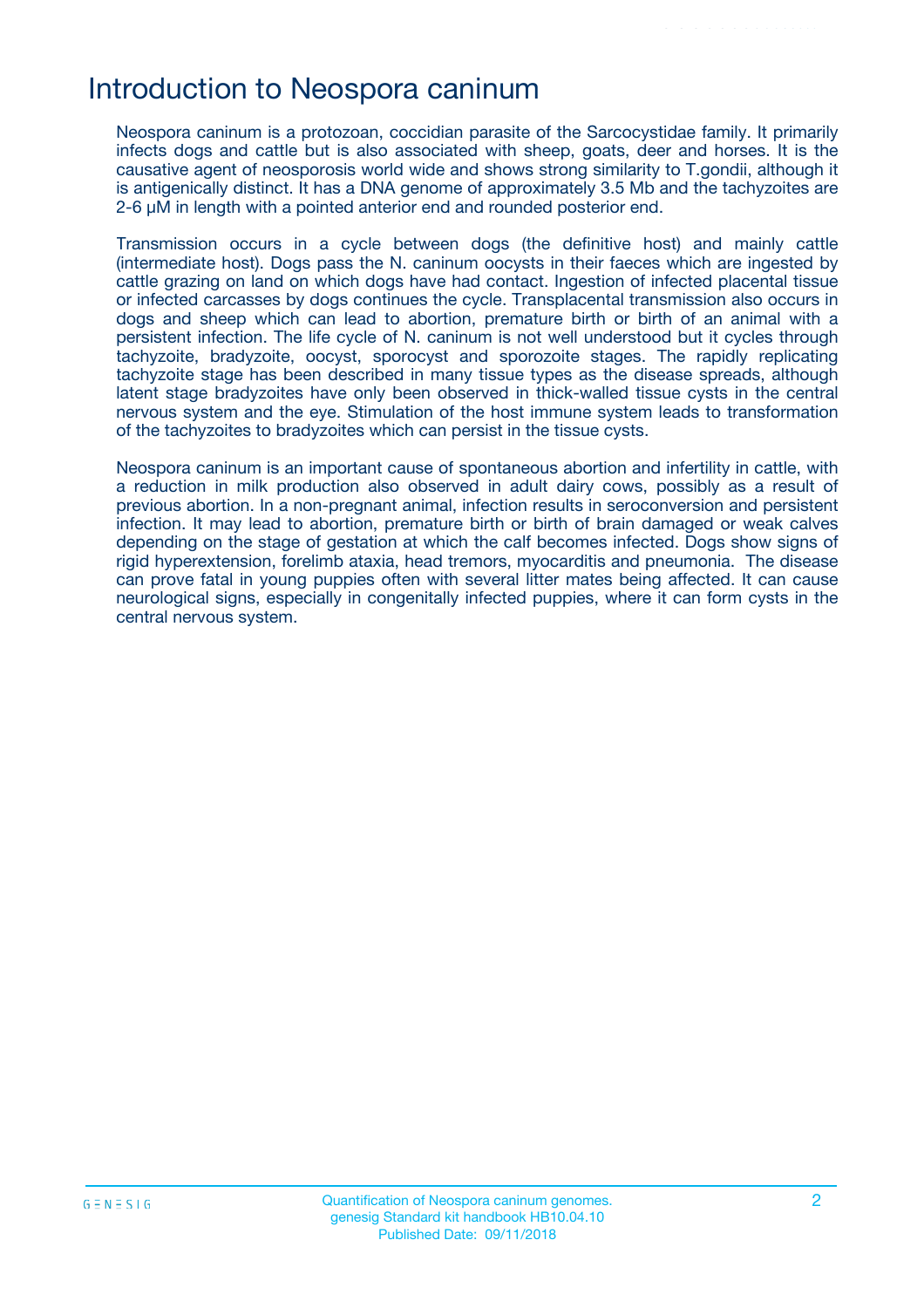

The Primerdesign genesig Kit for Neospora caninum (N.caninum) genomes is designed for the in vitro quantification of N.caninum genomes. The kit is designed to have a broad detection profile. Specifically, the primers represent 100% homology with over 95% of the NCBI database reference sequences available at the time of design.

The dynamics of genetic variation means that new sequence information may become available after the initial design. Primerdesign periodically reviews the detection profiles of our kits and when required releases new versions.

Our kit for Neospora caninum has been designed for the specific and exclusive in vitro quantification of the Neospora caninum genome. The Nc5 marker genomic sequence has previously been shown to be a good marker for the detection of Neospora caninum (Collantes-Fernández E. et. al., 2002).

The primers and probe sequences in this kit have 100% homology with over 95% of reference sequences in the NCBI database based on a comprehensive bioinformatics analysis.

If you require further information, or have a specific question about the detection profile of this kit then please send an e.mail to enquiry@primerdesign.co.uk and our bioinformatics team will answer your question.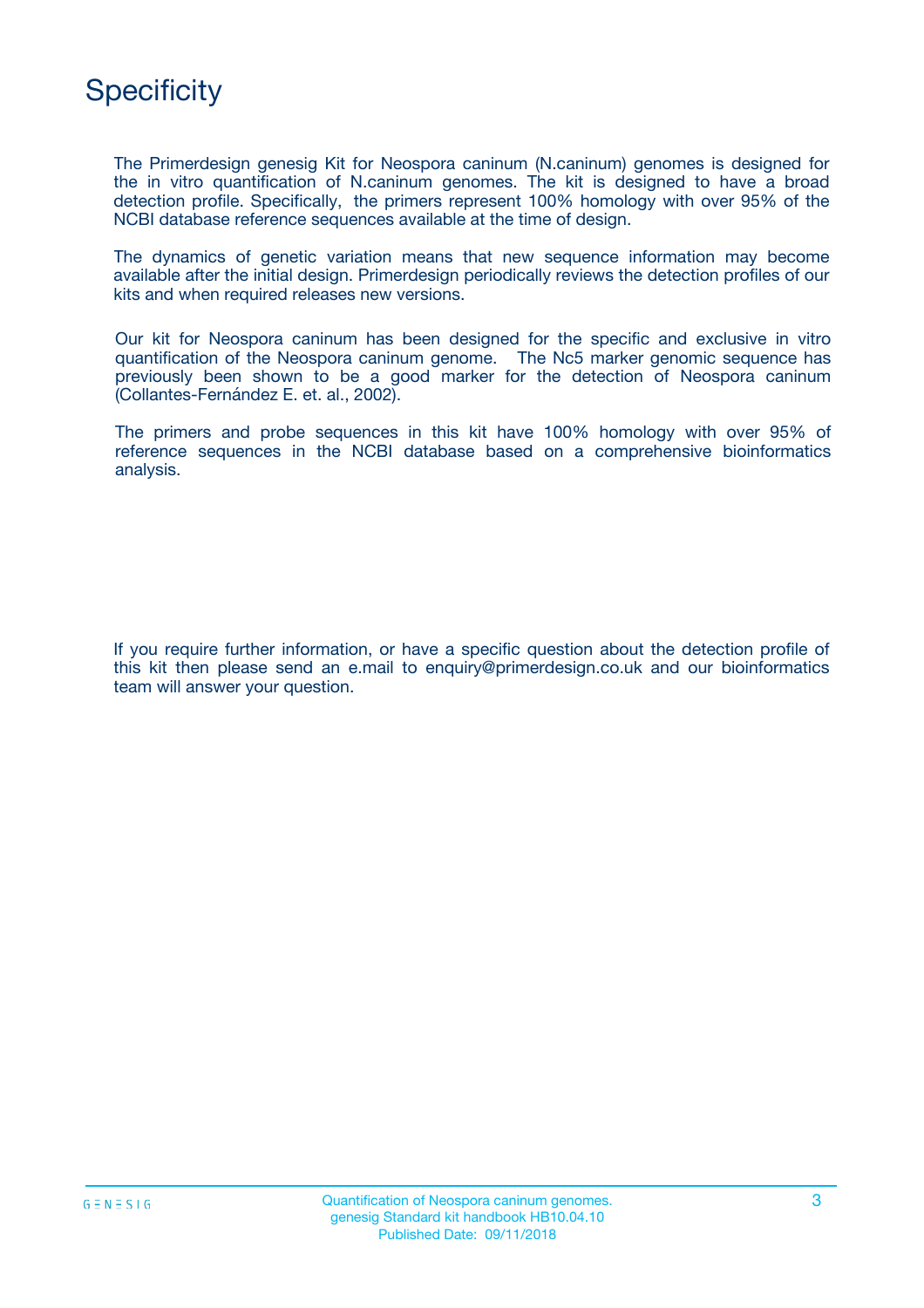## Kit contents

- **N.caninum specific primer/probe mix (150 reactions BROWN)** FAM labelled
- **N.caninum positive control template (for Standard curve RED)**
- **RNase/DNase free water (WHITE)** for resuspension of primer/probe mixes
- **Template preparation buffer (YELLOW)** for resuspension of positive control template and standard curve preparation

## Reagents and equipment to be supplied by the user

### **Real-time PCR Instrument**

#### **Extraction kit**

This kit is recommended for use with genesig Easy DNA/RNA extraction kit. However, it is designed to work well with all processes that yield high quality RNA and DNA with minimal PCR inhibitors.

#### **oasig**TM **lyophilised or Precision**®**PLUS 2X qPCR Master Mix**

This kit is intended for use with oasig or PrecisionPLUS2X qPCR Master Mix.

**Pipettors and Tips**

**Vortex and centrifuge**

**Thin walled 1.5 ml PCR reaction tubes**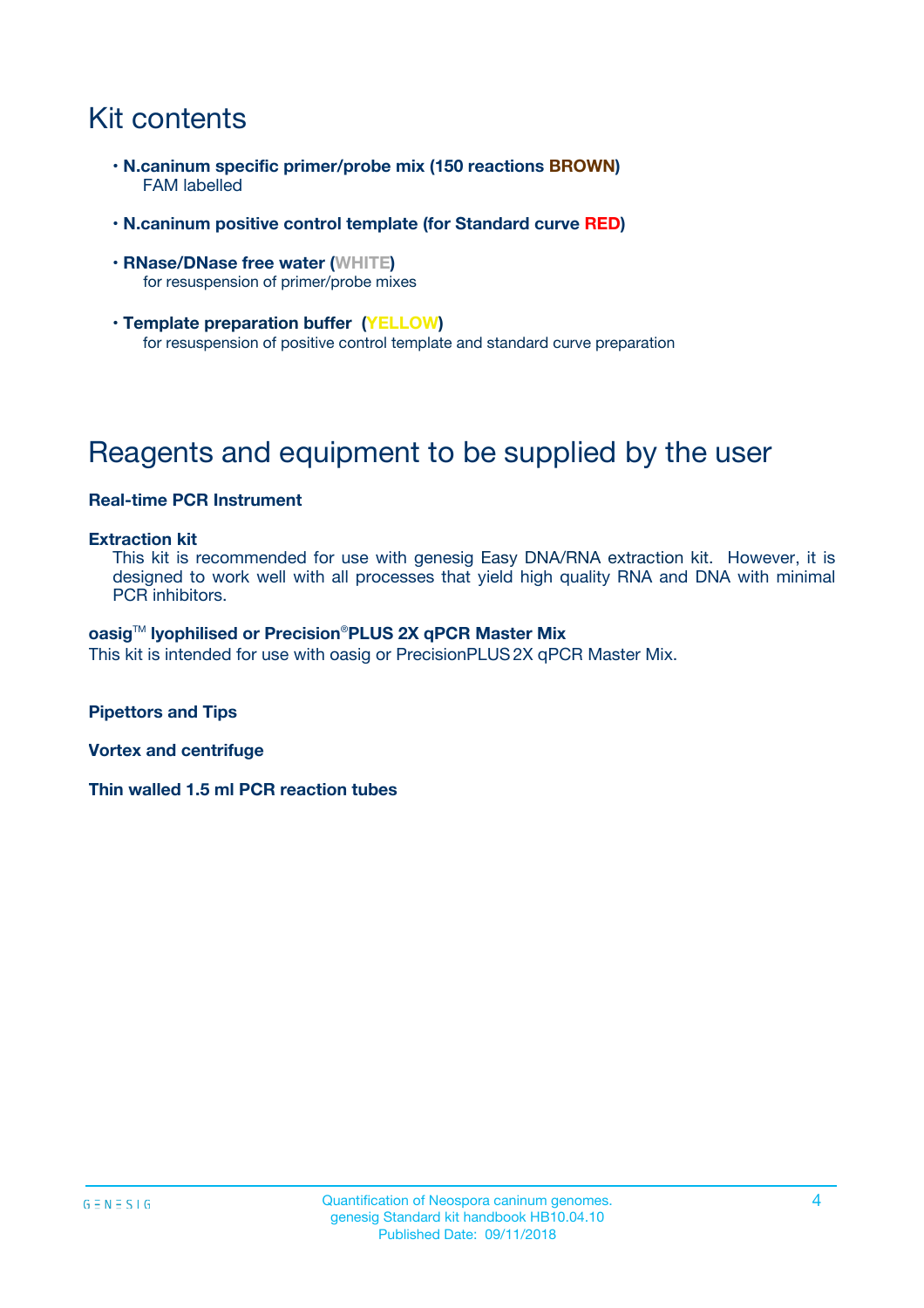### Kit storage and stability

This kit is stable at room temperature but should be stored at -20ºC on arrival. Once the lyophilised components have been resuspended they should not be exposed to temperatures above -20°C for longer than 30 minutes at a time and unnecessary repeated freeze/thawing should be avoided. The kit is stable for six months from the date of resuspension under these circumstances.

If a standard curve dilution series is prepared this can be stored frozen for an extended period. If you see any degradation in this serial dilution a fresh standard curve can be prepared from the positive control.

Primerdesign does not recommend using the kit after the expiry date stated on the pack.

### Suitable sample material

All kinds of sample material suited for PCR amplification can be used. Please ensure the samples are suitable in terms of purity, concentration, and DNA integrity. Always run at least one negative control with the samples. To prepare a negative-control, replace the template DNA sample with RNase/DNase free water.

### Dynamic range of test

Under optimal PCR conditions genesig N.caninum detection kits have very high priming efficiencies of >95% and can detect less than 100 copies of target template.

### Notices and disclaimers

This product is developed, designed and sold for research purposes only. It is not intended for human diagnostic or drug purposes or to be administered to humans unless clearly expressed for that purpose by the Food and Drug Administration in the USA or the appropriate regulatory authorities in the country of use. During the warranty period Primerdesign genesig detection kits allow precise and reproducible data recovery combined with excellent sensitivity. For data obtained by violation to the general GLP guidelines and the manufacturer's recommendations the right to claim under guarantee is expired. PCR is a proprietary technology covered by several US and foreign patents. These patents are owned by Roche Molecular Systems Inc. and have been sub-licensed by PE Corporation in certain fields. Depending on your specific application you may need a license from Roche or PE to practice PCR. Additional information on purchasing licenses to practice the PCR process may be obtained by contacting the Director of Licensing at Roche Molecular Systems, 1145 Atlantic Avenue, Alameda, CA 94501 or Applied Biosystems business group of the Applera Corporation, 850 Lincoln Centre Drive, Foster City, CA 94404. In addition, the 5' nuclease assay and other homogeneous amplification methods used in connection with the PCR process may be covered by U.S. Patents 5,210,015 and 5,487,972, owned by Roche Molecular Systems, Inc, and by U.S. Patent 5,538,848, owned by The Perkin-Elmer Corporation.

### Trademarks

Primerdesign™ is a trademark of Primerdesign Ltd.

genesig $^\circledR$  is a registered trademark of Primerdesign Ltd.

The PCR process is covered by US Patents 4,683,195, and 4,683,202 and foreign equivalents owned by Hoffmann-La Roche AG. BI, ABI PRISM® GeneAmp® and MicroAmp® are registered trademarks of the Applera Genomics (Applied Biosystems Corporation). BIOMEK® is a registered trademark of Beckman Instruments, Inc.; iCycler™ is a registered trademark of Bio-Rad Laboratories, Rotor-Gene is a trademark of Corbett Research. LightCycler™ is a registered trademark of the Idaho Technology Inc. GeneAmp®, TaqMan® and AmpliTaqGold® are registered trademarks of Roche Molecular Systems, Inc., The purchase of the Primerdesign reagents cannot be construed as an authorization or implicit license to practice PCR under any patents held by Hoffmann-LaRoche Inc.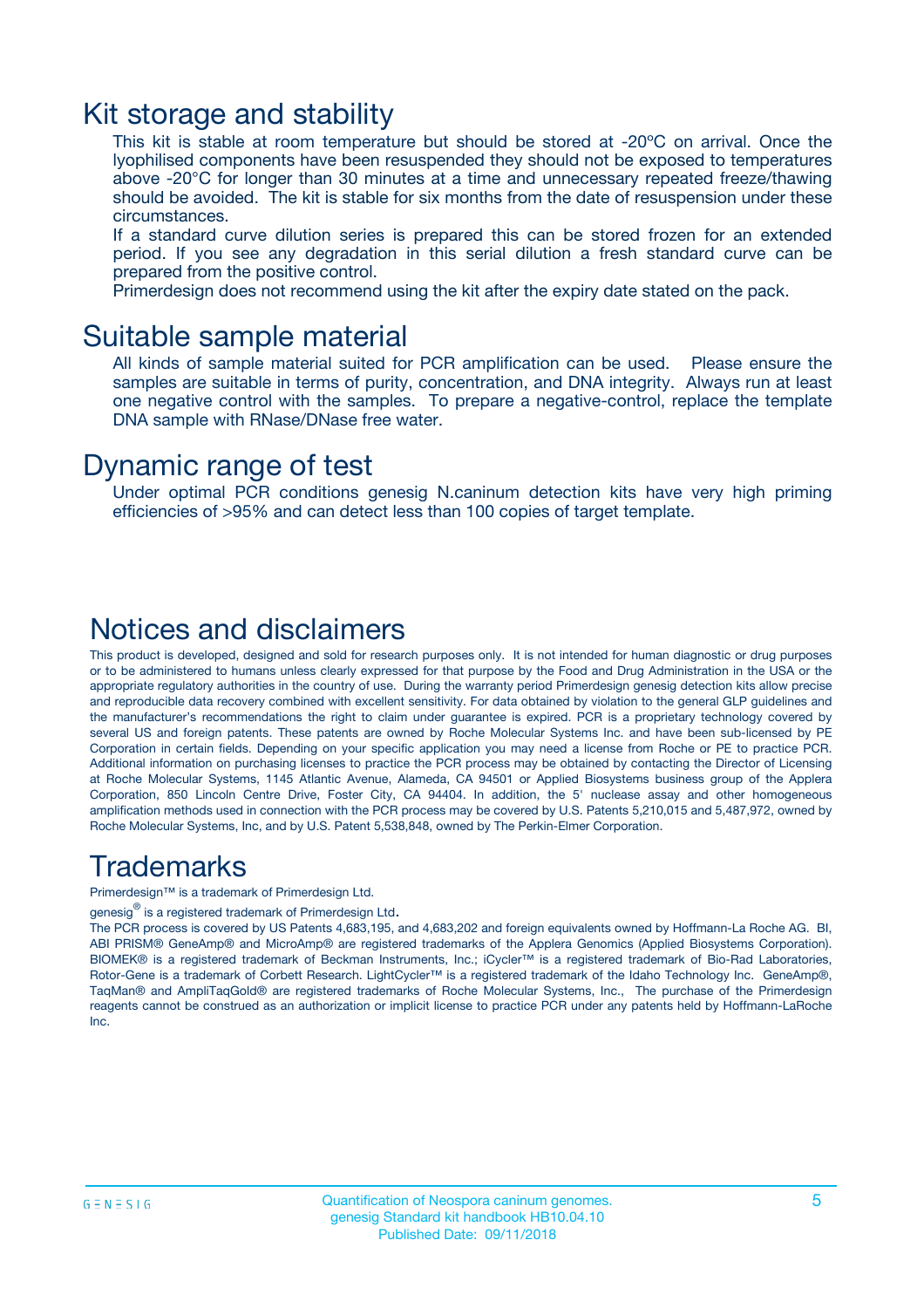## Principles of the test

#### **Real-time PCR**

A N.caninum specific primer and probe mix is provided and this can be detected through the FAM channel.

The primer and probe mix provided exploits the so-called TaqMan® principle. During PCR amplification, forward and reverse primers hybridize to the N.caninum DNA. A fluorogenic probe is included in the same reaction mixture which consists of a DNA probe labeled with a 5`-dye and a 3`-quencher. During PCR amplification, the probe is cleaved and the reporter dye and quencher are separated. The resulting increase in fluorescence can be detected on a range of qPCR platforms.

#### **Positive control**

For copy number determination and as a positive control for the PCR set up, the kit contains a positive control template. This can be used to generate a standard curve of N.caninum copy number / Cq value. Alternatively the positive control can be used at a single dilution where full quantitative analysis of the samples is not required. Each time the kit is used, at least one positive control reaction must be included in the run. A positive result indicates that the primers and probes for detecting the target N.caninum gene worked properly in that particular experimental scenario. If a negative result is obtained the test results are invalid and must be repeated. Care should be taken to ensure that the positive control does not contaminate any other kit component which would lead to false-positive results. This can be achieved by handling this component in a Post PCR environment. Care should also be taken to avoid cross-contamination of other samples when adding the positive control to the run. This can be avoided by sealing all other samples and negative controls before pipetting the positive control into the positive control well.

#### **Negative control**

To validate any positive findings a negative control reaction should be included every time the kit is used. For this reaction the RNase/DNase free water should be used instead of template. A negative result indicates that the reagents have not become contaminated while setting up the run.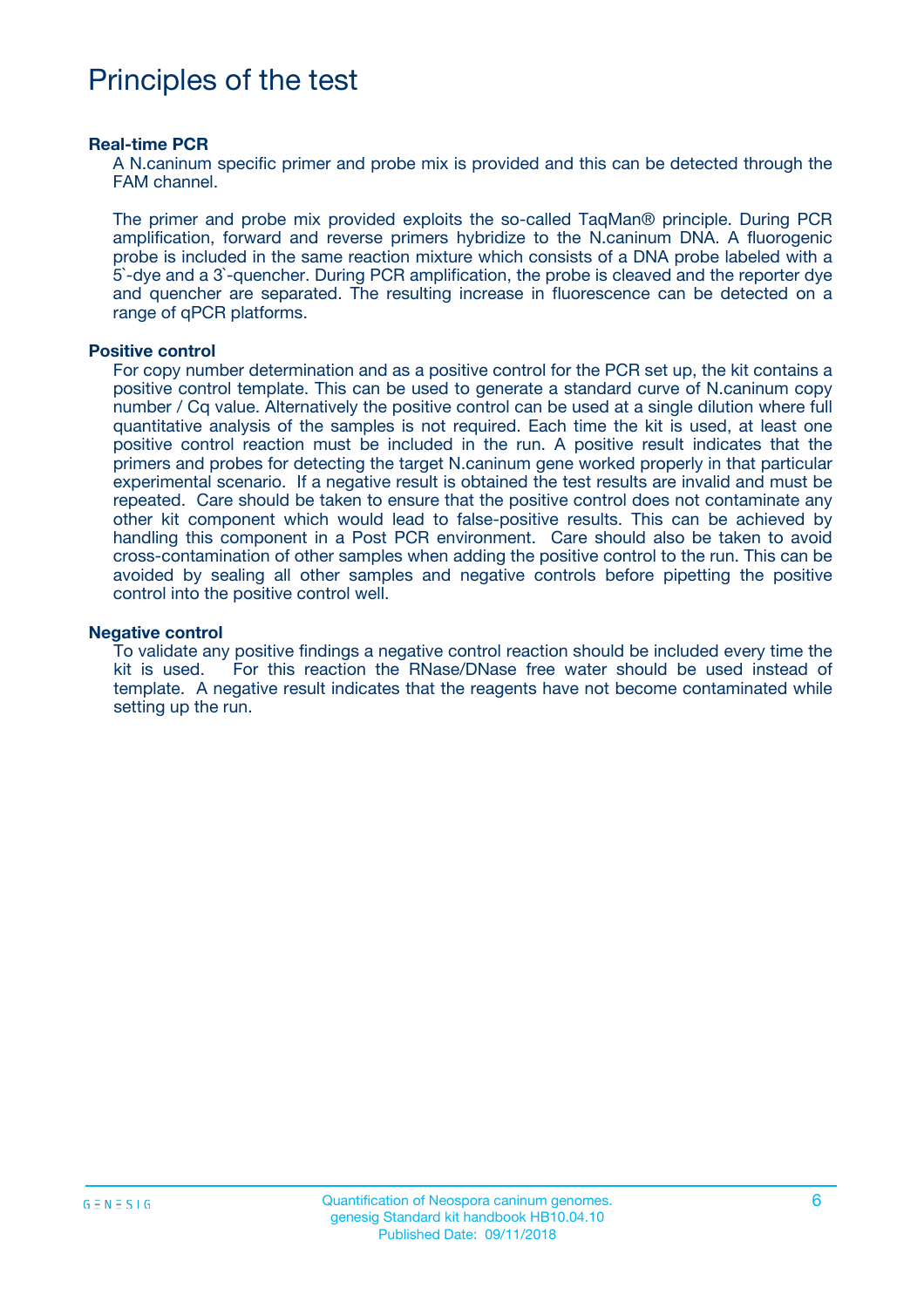## Resuspension protocol

To minimize the risk of contamination with foreign DNA, we recommend that all pipetting be performed in a PCR clean environment. Ideally this would be a designated PCR lab or PCR cabinet. Filter tips are recommended for all pipetting steps.

#### **1. Pulse-spin each tube in a centrifuge before opening.**

This will ensure lyophilised primer and probe mix is in the base of the tube and is not spilt upon opening the tube.

**2. Resuspend the kit components in the RNase/DNase free water supplied, according to the table below.**

To ensure complete resuspension, vortex each tube thoroughly.

| Component - resuspend in water     | Volume |
|------------------------------------|--------|
| <b>Pre-PCR pack</b>                |        |
| N.caninum primer/probe mix (BROWN) | 165 µl |

#### **3. Resuspend the positive control template in the template preparation buffer supplied, according to the table below:**

To ensure complete resuspension, vortex the tube thoroughly.

| Component - resuspend in template preparation buffer |        |  |
|------------------------------------------------------|--------|--|
| <b>Post-PCR heat-sealed foil</b>                     |        |  |
| N.caninum Positive Control Template (RED) *          | 500 µl |  |

\* This component contains high copy number template and is a VERY significant contamination risk. It must be opened and handled in a separate laboratory environment, away from the other components.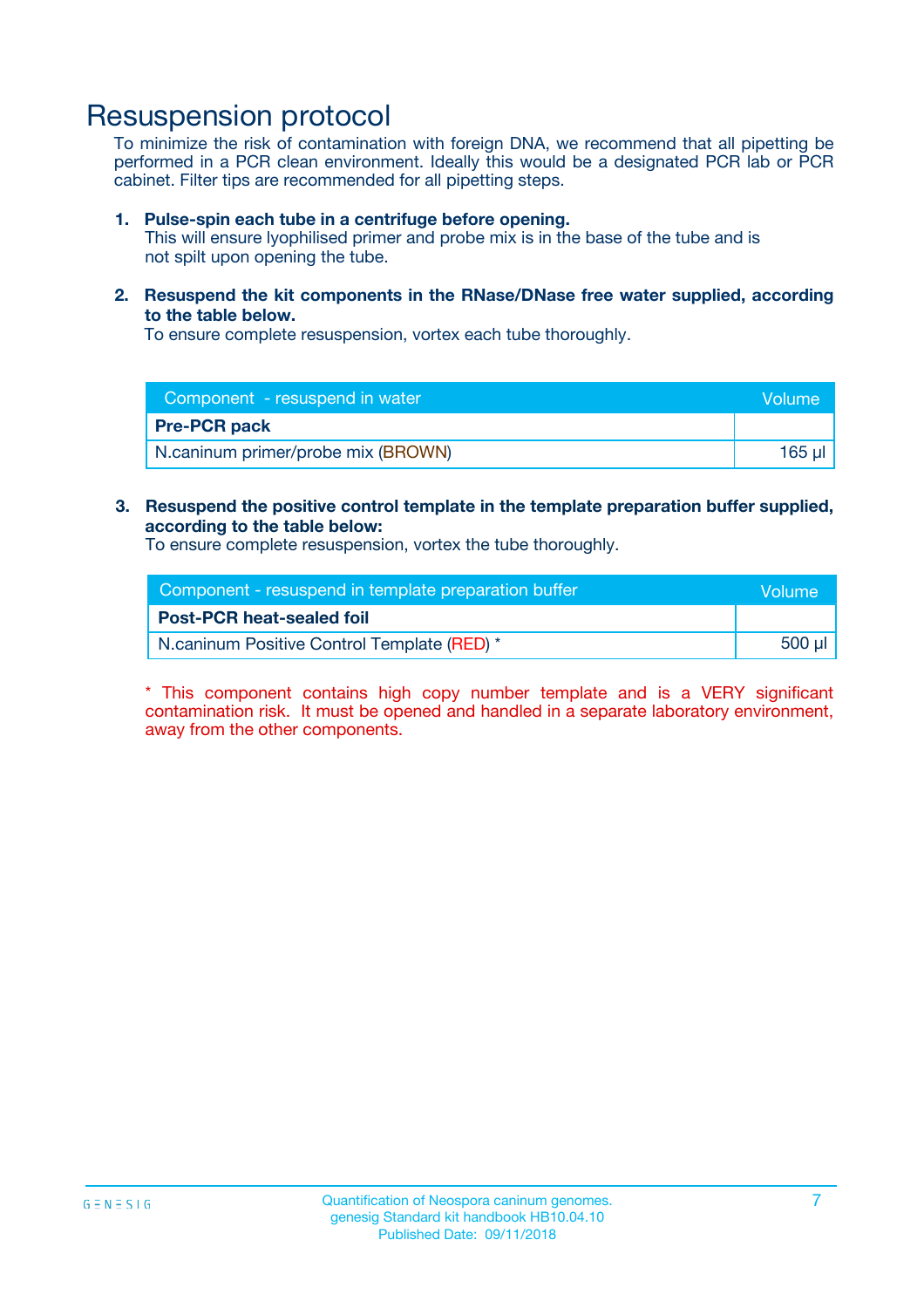## qPCR detection protocol

**1. For each DNA sample prepare a reaction mix according to the table below:** Include sufficient reactions for positive and negative controls.

| Component                                 | Volume   |
|-------------------------------------------|----------|
| oasig or PrecisionPLUS 2X qPCR Master Mix | 10 $\mu$ |
| N.caninum primer/probe mix (BROWN)        | 1 $\mu$  |
| <b>RNase/DNase free water (WHITE)</b>     | $4 \mu$  |
| <b>Final Volume</b>                       | $15 \mu$ |

- **2. Pipette 15µl of this mix into each well according to your qPCR experimental plate set up.**
- **3. Prepare DNA templates for each of your samples.**
- **4. Pipette 5µl of DNA template into each well, according to your experimental plate set up.**

For negative control wells use 5µl of RNase/DNase free water. The final volume in each well is 20µl.

**5. If a standard curve is included for quantitative analysis, prepare a reaction mix according to the table below:**

| Component                                 | Volume     |
|-------------------------------------------|------------|
| oasig or PrecisionPLUS 2X qPCR Master Mix | 10 µl      |
| N.caninum primer/probe mix (BROWN)        | 1 µI       |
| <b>RNase/DNase free water (WHITE)</b>     | $4 \mu$    |
| <b>Final Volume</b>                       | $15$ $\mu$ |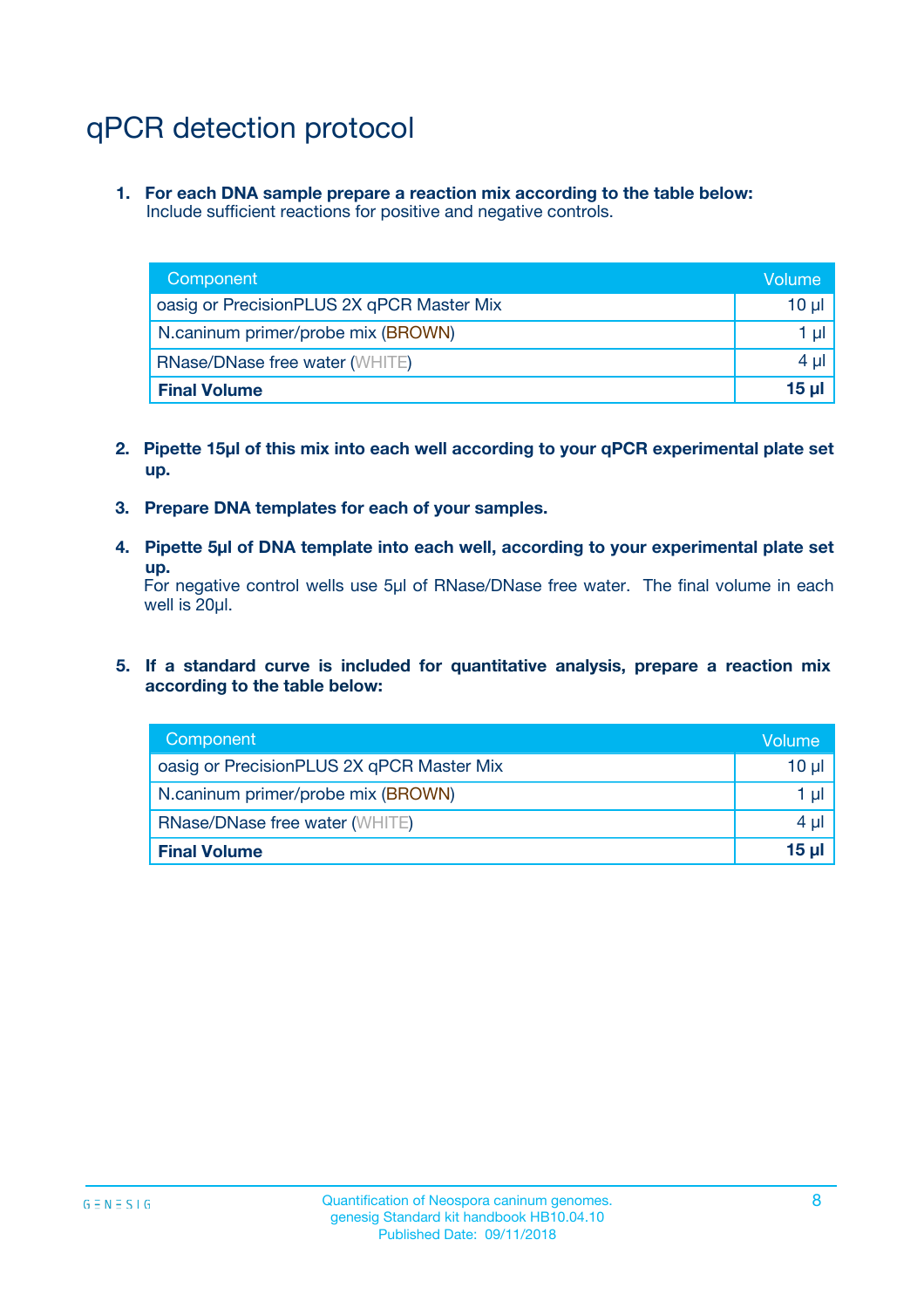### **6. Preparation of a standard curve dilution series.**

- 1) Pipette 90µl of template preparation buffer into 5 tubes and label 2-6
- 2) Pipette 10µl of Positive Control Template (RED) into tube 2
- 3) Vortex thoroughly
- 4) Change pipette tip and pipette 10µl from tube 2 into tube 3
- 5) Vortex thoroughly

Repeat steps 4 and 5 to complete the dilution series

| <b>Standard Curve</b>         | <b>Copy Number</b>     |
|-------------------------------|------------------------|
| Tube 1 Positive control (RED) | $2 \times 10^5$ per µl |
| Tube 2                        | $2 \times 10^4$ per µl |
| Tube 3                        | $2 \times 10^3$ per µl |
| Tube 4                        | $2 \times 10^2$ per µl |
| Tube 5                        | 20 per µl              |
| Tube 6                        | $2$ per $\mu$          |

7. Pipette 5µl of standard template into each well for the standard curve according to your experimental plate set up.

The final volume in each well is 20µl.

## qPCR amplification protocol

Amplification conditions using oasig or PrecisionPLUS2X qPCR Master Mix.

| <b>Step</b> |                   | <b>Time</b>     | <b>Temp</b> |
|-------------|-------------------|-----------------|-------------|
|             | Enzyme activation | 2 min           | 95 °C       |
| Cycling x50 | Denaturation      | 10 <sub>s</sub> | 95 $°C$     |
|             | DATA COLLECTION * | 60 s            | 60 °C       |

\* Fluorogenic data should be collected during this step through the FAM channel